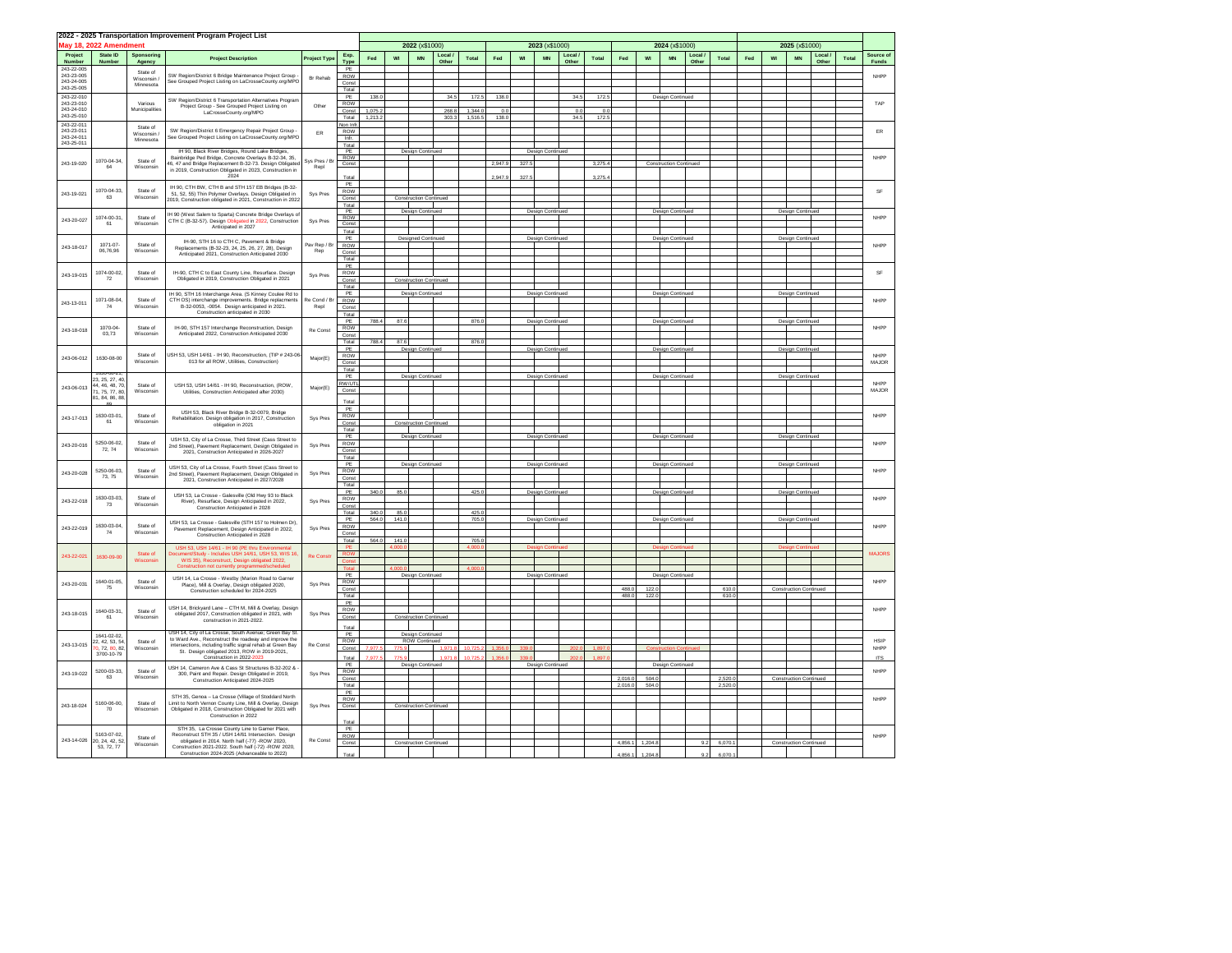| 2022 - 2025 Transportation Improvement Program Project List |                                                                                                                     |                                                                   |                                                                                                                      |                     |                  |                               |         |                                   |                 |         |     |                |                                          |                |         |                    |                |                                          | 2025 (x\$1000) |                 |          |                               |                               |                  |             |                            |
|-------------------------------------------------------------|---------------------------------------------------------------------------------------------------------------------|-------------------------------------------------------------------|----------------------------------------------------------------------------------------------------------------------|---------------------|------------------|-------------------------------|---------|-----------------------------------|-----------------|---------|-----|----------------|------------------------------------------|----------------|---------|--------------------|----------------|------------------------------------------|----------------|-----------------|----------|-------------------------------|-------------------------------|------------------|-------------|----------------------------|
|                                                             |                                                                                                                     | Draft May 18, 2022 Amendment                                      |                                                                                                                      |                     |                  | 2022 (x\$1000)                |         |                                   |                 |         |     | 2023 (x\$1000) |                                          |                |         |                    | 2024 (x\$1000) |                                          |                |                 |          |                               |                               |                  |             |                            |
| Project<br>Number                                           | State ID<br>Number                                                                                                  | Sponsoring<br>Agency                                              | <b>Project Description</b>                                                                                           | <b>Project Type</b> | Exp.<br>Type     | Fed                           | wi      | <b>MN</b>                         | Local.<br>Other | Total   | Fed | w              | <b>MN</b>                                | Local<br>Other | Total   | Fed                | <b>WI</b>      | MN                                       | Local<br>Other | Total           | Fed      | wi                            | <b>MN</b>                     | Local /<br>Other | Total       | Source of<br><b>Funds</b>  |
|                                                             |                                                                                                                     |                                                                   |                                                                                                                      |                     | PE               |                               |         | Design Continued                  |                 |         |     |                |                                          |                |         |                    |                |                                          |                |                 |          |                               |                               |                  |             |                            |
| 243-11-024                                                  | 7575-07-03.                                                                                                         | State of                                                          | STH 16, (La Crosse Street, City of La Crosse), Oakland<br>St. to Losey Blvd., Patch and overlay, Design obligated    | Sys Pres            | ROW<br>Const     | 1984.5                        | 250.3   | <b>ROW Continued</b>              | 3.533.8         | 5,768.6 |     |                |                                          |                |         |                    |                |                                          |                |                 |          |                               |                               |                  |             | <b>HSIP</b><br><b>NHPP</b> |
|                                                             | 23, 73, 83                                                                                                          | Wisconsin                                                         | 2011 Construction in 2022                                                                                            |                     |                  |                               |         |                                   |                 |         |     |                |                                          |                |         |                    |                |                                          |                |                 |          |                               |                               |                  |             |                            |
|                                                             |                                                                                                                     |                                                                   | STH 16, Gillette St. to STH 157. Bridge and Approach                                                                 |                     | Total            | 1,984.                        | 250.3   |                                   | 3,533.8         | 5,768.  |     |                |                                          |                |         |                    |                |                                          |                |                 |          |                               |                               |                  |             |                            |
|                                                             | 7575-01-01                                                                                                          | State of                                                          | Reconstruction, Preliminary Design Obligated in 2013,                                                                | <b>BR</b> Repl      | PE<br>ROW        |                               | 2,000.0 |                                   |                 | 2.000   |     |                | Design Continued                         |                |         |                    |                | Design Continued                         |                |                 |          |                               | <b>Design Continued</b>       |                  |             | NHPP                       |
| 243-11-028                                                  | 05 80                                                                                                               | Wisconsin                                                         | Final Design (Environmental Document to PS&E for<br>oridges B-32-0111 and B-32-0115), Final Design to begin          |                     | Const            |                               |         |                                   |                 |         |     |                |                                          |                |         |                    |                |                                          |                |                 | 22,000.0 | 5.500                         |                               |                  | 27,500      |                            |
|                                                             |                                                                                                                     |                                                                   | n 2022. (Construction obligated in 2025. Construction in                                                             |                     | Total<br>PF      |                               | 2.000.0 | Design Continued                  |                 | 2.000   |     |                | Design Continued                         |                |         |                    |                | Design Continued                         |                |                 | 22.000.0 | 5.500                         |                               |                  | 27,500.     |                            |
| 243-19-017                                                  | 7575-01-35                                                                                                          | State of                                                          | Concrete Overlay, Paint, Repair. Design Obligated in                                                                 | Sys Pres            | ROW              |                               |         |                                   |                 |         |     |                |                                          |                |         |                    |                |                                          |                |                 |          |                               |                               |                  |             | NHPP                       |
|                                                             | 65                                                                                                                  | Wisconsin                                                         | 2019, Construction Obligated in 2024 with Construction in<br>2025                                                    |                     | Const<br>Total   |                               |         |                                   |                 |         |     |                |                                          |                |         | 2.240.0<br>2,240.0 | 560.0<br>560   |                                          |                | 2.800<br>2,800. |          |                               | <b>Construction Continued</b> |                  |             |                            |
|                                                             | 7575-00-01                                                                                                          | State of                                                          | STH 16, Braund Street to CTH OS, Monotubes and Left                                                                  |                     | PF<br>ROW        |                               |         |                                   |                 |         |     |                |                                          |                |         |                    |                |                                          |                |                 |          |                               |                               |                  |             | <b>HSIP</b>                |
| 243-18-019                                                  | 71                                                                                                                  | Wisconsin                                                         | Turn Lane Improvements, Design Obligated in 2018,<br>Construction LET in 2020 with actual construction in 2021       | Sys Pres            | Const            |                               |         | <b>Construction Continued</b>     |                 |         |     |                |                                          |                |         |                    |                |                                          |                |                 |          |                               |                               |                  |             |                            |
|                                                             |                                                                                                                     |                                                                   | STH 16, La Crosse - Sparta (0.27 Miles East of La Crosse                                                             |                     | Total<br>PE      |                               |         |                                   |                 |         |     |                |                                          |                |         |                    |                |                                          |                |                 |          |                               |                               |                  |             |                            |
| 243-18-025                                                  | 7570-05-34<br>64                                                                                                    | State of<br>Wisconsin                                             | River to Big Creek). Mill & Overlay, Design Obligated in                                                             | Sys Pres            | ROW              |                               |         |                                   |                 |         |     |                |                                          |                |         |                    |                |                                          |                |                 |          |                               |                               |                  |             | <b>STBG</b>                |
|                                                             |                                                                                                                     |                                                                   | 2018, Construction Obligated for 2021 with Construction in<br>2022                                                   |                     | Const<br>Total   |                               |         | <b>Construction Continued</b>     |                 |         |     |                |                                          |                |         |                    |                |                                          |                |                 |          |                               |                               |                  |             |                            |
|                                                             | 7570-05-00                                                                                                          | State of                                                          | STH 16 (La Crosse to Sparta), CTH M Intersection                                                                     |                     | PE               |                               |         | <b>Design Continued</b>           |                 |         |     |                | Design Continued                         |                |         |                    |                | Design Continuer                         |                |                 |          |                               |                               |                  |             | <b>HSIP</b>                |
| 243-20-029                                                  | 70                                                                                                                  | Wisconsin                                                         | (Monotubes and Left-Turn Lanes), Design Obligated in<br>2020. Construction Anticipated in 2024                       | Sys Pres            | ROW<br>Const     |                               |         |                                   |                 |         |     |                |                                          |                |         | 590.4              | 66.3           |                                          |                | <b>656.7</b>    |          |                               |                               |                  |             |                            |
|                                                             |                                                                                                                     | STH 16, La Crosse - Sparta (STH 16/IH 90 Interchange              |                                                                                                                      | Total<br>PE         |                  |                               |         |                                   |                 |         |     |                |                                          |                | 590 4   | 66.3               |                |                                          | 656.7          |                 |          |                               |                               |                  |             |                            |
| 243-20-014                                                  | State of<br>3700-10-83<br>Wisconsin                                                                                 |                                                                   | EB/WB Ramps). Monotube Installation. Construction in                                                                 | Sys Pres            | ROW              |                               |         |                                   |                 |         |     |                |                                          |                |         |                    |                |                                          |                |                 |          |                               |                               |                  |             | <b>ITS</b>                 |
|                                                             |                                                                                                                     |                                                                   | 2020                                                                                                                 |                     | Const<br>Total   |                               |         | <b>Construction Continued</b>     |                 |         |     |                |                                          |                |         |                    |                |                                          |                |                 |          |                               |                               |                  |             |                            |
|                                                             | 7575-01-06                                                                                                          | State of                                                          | STH 16 La Crosse - Sparta (Losey Blyd to South Kinney<br>Coulee Rd). Repair, Mill and Overlay, Design Obligated in   |                     | PF<br>ROW        |                               | 48.4    | Design Continued                  |                 | 48.4    |     |                | Design Continued<br>ROW Continued        |                |         |                    |                | Design Continued<br><b>ROW Continued</b> |                |                 |          |                               |                               |                  |             | NHPP                       |
| 243-19-034                                                  | 26, 76                                                                                                              | Wisconsin<br>2020 and Construction Obligated in 2024 with         | Sys Pres                                                                                                             | Const               |                  |                               |         |                                   |                 |         |     |                |                                          |                | 3.811.4 | 952.8              |                |                                          | 4.764.2        |                 |          | <b>Construction Continued</b> |                               |                  |             |                            |
|                                                             |                                                                                                                     |                                                                   | Construction in 2025                                                                                                 |                     | Total<br>PE      |                               | 48.4    |                                   |                 | 48.4    |     |                |                                          |                |         | 3.811.4            | 952.8          |                                          |                | 4.764.          |          |                               |                               |                  |             |                            |
| 243-20-019                                                  | 3700-10-87                                                                                                          | State of                                                          | STH 16. City of La Crosse (STH 16 & Gillette St). Traffic                                                            | Sys Pres            | <b>ROW</b>       |                               |         |                                   |                 |         |     |                |                                          |                |         |                    |                |                                          |                |                 |          |                               |                               |                  |             | <b>ITS</b>                 |
|                                                             |                                                                                                                     | Wisconsin                                                         | Signals & Monotubes, Construction in 2020/2021                                                                       |                     | Const<br>Total   |                               |         | <b>Construction Continued</b>     |                 |         |     |                |                                          |                |         |                    |                |                                          |                |                 |          |                               |                               |                  |             |                            |
|                                                             |                                                                                                                     | State of                                                          | STH 16 City of La Crosse (Various                                                                                    |                     | PE               |                               |         |                                   |                 |         |     |                |                                          |                |         |                    |                |                                          |                |                 |          |                               |                               |                  |             |                            |
| 243-20-020                                                  | 3700-10-88                                                                                                          | Wisconsin                                                         | Highways/Intersections), Signals Cabinets & Equipment,<br>Construction in 2020/2021                                  | Sys Pres            | ROW<br>Const     |                               |         | <b>Construction Continued</b>     |                 |         |     |                |                                          |                |         |                    |                |                                          |                |                 |          |                               |                               |                  |             | <b>ITS</b>                 |
|                                                             |                                                                                                                     |                                                                   |                                                                                                                      |                     | Total            |                               |         |                                   |                 |         |     |                |                                          |                |         |                    |                |                                          |                |                 |          |                               |                               |                  |             |                            |
|                                                             | 7140-00-02                                                                                                          | State of                                                          | STH 35, La Crosse - Trempealeau (Black River Bridges B-                                                              |                     | PF<br>ROW        |                               |         | Design Continued                  |                 |         |     |                | Design Continued                         |                |         |                    |                | Design Continued                         |                |                 |          |                               |                               |                  |             | <b>STBG</b>                |
| 243-19-035                                                  | 82                                                                                                                  | Wisconsin                                                         | 32-016 and B-32-018).Replacement, Design Obligated in<br>2020 and Constructed in 2025-2026                           | Br Repl             | Const            |                               |         |                                   |                 |         |     |                |                                          |                |         |                    |                |                                          |                |                 | 7.335.4  | 1,833.                        |                               |                  | 9,169.3     |                            |
|                                                             |                                                                                                                     |                                                                   |                                                                                                                      |                     | Total<br>PE      |                               |         |                                   |                 |         |     |                |                                          |                |         |                    |                |                                          |                |                 | 7.335.4  | 1.833.                        |                               |                  | 9.169.      |                            |
|                                                             | 5120-03-                                                                                                            | State of                                                          | STH 33. Jackson St. City of La Crosse, 3rd St. to 23th St                                                            |                     | ROW              |                               |         |                                   |                 |         |     |                |                                          |                |         |                    |                |                                          |                |                 |          |                               |                               |                  |             | <b>NHPP</b>                |
| 243-11-012                                                  | 02.22.72                                                                                                            | Wisconsin                                                         | Surface (1.67 mi.)(Design obligated in 2011) Construction<br>obligated in 2021                                       | Sys Pres            | Const            |                               |         | <b>Construction Continued</b>     |                 |         |     |                |                                          |                |         |                    |                |                                          |                |                 |          |                               |                               |                  |             |                            |
|                                                             |                                                                                                                     |                                                                   |                                                                                                                      |                     | Total            |                               |         |                                   |                 |         |     |                |                                          |                |         |                    |                |                                          |                |                 |          |                               |                               |                  |             |                            |
|                                                             | 1630-03-00,                                                                                                         | State of                                                          | USH 53 La Crosse - Galesville (B-32-131 132 135 136                                                                  |                     | PE<br><b>ROW</b> |                               |         | Design Continued                  |                 |         |     |                | Design Continued                         |                |         |                    |                | <b>Design Continued</b>                  |                |                 |          |                               |                               |                  |             | <b>NHPP</b>                |
| 243-21-002                                                  | 80                                                                                                                  | Wisconsin                                                         | 139, 140). Bridge Rehabilitations. Design Anticipated in<br>2022, Construction Anticipated in 2028                   | Sys Pres            | Const            |                               |         |                                   |                 |         |     |                |                                          |                |         |                    |                |                                          |                |                 |          |                               |                               |                  |             |                            |
|                                                             |                                                                                                                     |                                                                   |                                                                                                                      |                     | Total<br>PE      |                               |         | Design Continued                  |                 |         |     |                | Design Continued                         |                |         |                    |                | Design Continued                         |                |                 |          |                               | Design Continued              |                  |             |                            |
|                                                             | 5120-05-04                                                                                                          | State of                                                          | STH 33 (La Crosse to Cashton), Forest Ridge Dr -                                                                     |                     | ROW              |                               |         |                                   |                 |         |     |                |                                          |                |         |                    |                |                                          |                |                 |          |                               |                               |                  |             | <b>STBG</b>                |
| 243-20-030                                                  | 74                                                                                                                  | Wisconsin                                                         | Kirschner Rd, Resurface, Design Obligated in 2020,<br>Construction Anticipated in 2026/2027                          | Sys Pres            | Const            |                               |         |                                   |                 |         |     |                |                                          |                |         |                    |                |                                          |                |                 |          |                               |                               |                  |             |                            |
|                                                             |                                                                                                                     |                                                                   |                                                                                                                      |                     | Total            |                               |         |                                   |                 |         |     |                |                                          |                |         |                    |                |                                          |                |                 |          |                               |                               |                  |             |                            |
|                                                             | 7930-08-01                                                                                                          | State of                                                          | STH 108 - West Salem - Melrose, Old 16 Road to North<br>County Line, Payement Replacement, (except Stan Olson        |                     | PE<br>ROW        |                               |         | Design Continued<br>ROW Continued |                 |         |     |                | Design Continued<br><b>ROW Continued</b> |                |         |                    |                |                                          |                |                 |          |                               |                               |                  |             | <b>STBG</b>                |
| 243-19-023                                                  | 21, 71                                                                                                              | Wisconsin                                                         | Rd to L Pfaff Rd) includes Bridge Rehab B-32-0181<br>Design Obligated in 2019. Construction Anticipated in           | Sys Pres            | Const            |                               |         |                                   |                 |         |     |                |                                          |                |         |                    |                |                                          |                |                 |          |                               |                               |                  |             |                            |
|                                                             |                                                                                                                     |                                                                   |                                                                                                                      |                     | Total            |                               |         |                                   |                 |         |     |                |                                          |                |         |                    |                |                                          |                |                 |          |                               |                               |                  |             |                            |
| 243-19-012                                                  | 7048-00-00                                                                                                          | State of                                                          | CTH C, IH 90 - STH 16 (CTH B & CP RR Bridge B-32-                                                                    |                     | PE<br><b>ROW</b> |                               |         |                                   |                 |         |     |                |                                          |                |         |                    |                |                                          |                |                 |          |                               |                               |                  |             | <b>STBG</b>                |
|                                                             | 80                                                                                                                  | Wisconsin                                                         | 0069(84.10)), Bridge Rehab, Design Obligated in 2019,<br>Construction Obligated for 2021: Construction in 2022.      | Sys Pres            | Const            |                               |         | <b>Construction Continued</b>     |                 |         |     |                |                                          |                |         |                    |                |                                          |                |                 |          |                               |                               |                  |             |                            |
|                                                             |                                                                                                                     |                                                                   | STH 33. City of La Crosse, State Road & Losey Boulevan                                                               |                     | Total<br>PE      |                               |         | Design Continued                  |                 |         |     |                | Design Continued                         |                |         |                    |                | Design Continued                         |                |                 |          |                               | Design Continued              |                  |             |                            |
| 243-21-012                                                  | 5120-02-02,<br>${\bf 72}$                                                                                           | State of<br>Wisconsin                                             | Intersection, Design Anticipated in 2021, Construction                                                               | Sys Pres            | ROW<br>Const     |                               |         |                                   |                 |         |     |                |                                          |                |         |                    |                |                                          |                |                 | 1 190 1  | 132                           |                               |                  | 1.322       | <b>HSIP</b>                |
|                                                             |                                                                                                                     |                                                                   | Anticipated in 2025-2026                                                                                             |                     | Total            |                               |         |                                   |                 |         |     |                |                                          |                |         |                    |                |                                          |                |                 | 1,190.1  | 132.                          |                               |                  | 1,322.      |                            |
|                                                             |                                                                                                                     |                                                                   | CTH SN, CTH OT to Alpine Lane. Reconst, 2-phase: CTH                                                                 |                     | PE<br><b>ROW</b> |                               |         |                                   |                 |         |     |                |                                          |                |         |                    |                |                                          |                |                 |          |                               |                               |                  |             | <b>STBG</b>                |
| 243-14-020                                                  | 7067-00-00<br>70.71                                                                                                 | La Crosse<br>County                                               | OT to Hanson Rd. incl. Br Reol P-32-127. Const obligated<br>in 2018. Const in 2019. Hanson Rd. to Alpine Lane. Const | Reconst / R<br>Repl | Const            |                               |         | <b>Construction Continued</b>     |                 |         |     |                |                                          |                |         |                    |                |                                          |                |                 |          |                               |                               |                  |             |                            |
|                                                             |                                                                                                                     |                                                                   | Obligated in 2021                                                                                                    |                     | Total            |                               |         |                                   |                 |         |     |                |                                          |                |         |                    |                |                                          |                |                 |          |                               |                               |                  |             |                            |
|                                                             |                                                                                                                     |                                                                   | CTH M, STH 33 - I90 (CTH O to CTH B), Recondition.                                                                   |                     | PE               |                               |         |                                   |                 |         |     |                |                                          |                |         |                    |                |                                          |                |                 |          |                               |                               |                  |             |                            |
| 243-15-014                                                  | 5436-00-01.7                                                                                                        | La Crosse                                                         | Design obligated in 2014. Two-Phase Project CTH O to<br>Wolter Rd. Construction Obligated in 2021. Construction      | Re Cond             | ROW<br>Const     |                               |         | <b>Construction Continued</b>     |                 |         |     |                |                                          |                |         |                    |                |                                          |                |                 |          |                               |                               |                  |             | <b>STBG</b>                |
|                                                             |                                                                                                                     | County                                                            | in 2022. Wolter Rd to CTH B not Currently                                                                            |                     |                  |                               |         |                                   |                 |         |     |                |                                          |                |         |                    |                |                                          |                |                 |          |                               |                               |                  |             |                            |
|                                                             |                                                                                                                     |                                                                   | Scheduled/Obligated.                                                                                                 |                     | Total<br>PE      |                               |         |                                   |                 |         |     |                |                                          |                |         |                    |                |                                          |                |                 |          |                               |                               |                  |             |                            |
| 243-16-012                                                  | 5085-00-00.                                                                                                         | La Crosse                                                         | CTH GI, Goose Island Campground, Recondition CTH GI,<br>Design obligated 2016, Construction obligated in 2019 with   | Pay Rep             | ROW              |                               |         |                                   |                 |         |     |                |                                          |                |         |                    |                |                                          |                |                 |          |                               |                               |                  |             | FLAP                       |
|                                                             | 70                                                                                                                  | County                                                            | construction in 2020.                                                                                                |                     | Const<br>Total   |                               |         | <b>Construction Continued</b>     |                 |         |     |                |                                          |                |         |                    |                |                                          |                |                 |          |                               |                               |                  |             |                            |
|                                                             |                                                                                                                     | La Crosse                                                         | CTH B, Town of Campbell - City of La Crosse (Clinton St                                                              |                     | PE<br>ROW        |                               |         | Design Continued                  |                 |         |     |                | Design Continued                         |                |         |                    |                | Design Continued                         |                |                 |          |                               | Design Continued              |                  |             | LF                         |
| 243-20-017                                                  | 5347-00-00                                                                                                          | County                                                            | to Lakeshore Dr), Reconstruct, 100% Locally funded<br>Design, Obligated in 2020, Potential BUILD-TIGER grant         | Reconst             | Cons             |                               |         |                                   |                 |         |     |                |                                          |                |         |                    |                |                                          |                |                 |          |                               |                               |                  |             |                            |
|                                                             |                                                                                                                     |                                                                   | or STBG project for Construction                                                                                     |                     | Total            |                               |         |                                   |                 |         |     |                |                                          |                |         |                    |                |                                          |                |                 |          |                               |                               |                  |             |                            |
| 243-20-021                                                  | 7323-00-00                                                                                                          | CTH M, Towns of Onalaska & Farmington (Halfway Creek<br>La Crosse | Br Repl                                                                                                              | PE<br>ROW           |                  |                               |         |                                   |                 |         |     |                |                                          |                |         |                    |                |                                          |                |                 |          |                               |                               |                  | <b>STRG</b> |                            |
|                                                             | Bridge P-32-0100), Bridge Replacement, Design Obligated<br>70<br>County<br>in 2020, Construction Obligated in 2021. |                                                                   | Const<br>Total                                                                                                       |                     |                  | <b>Construction Continued</b> |         |                                   |                 |         |     |                |                                          |                |         |                    |                |                                          |                |                 |          |                               |                               |                  |             |                            |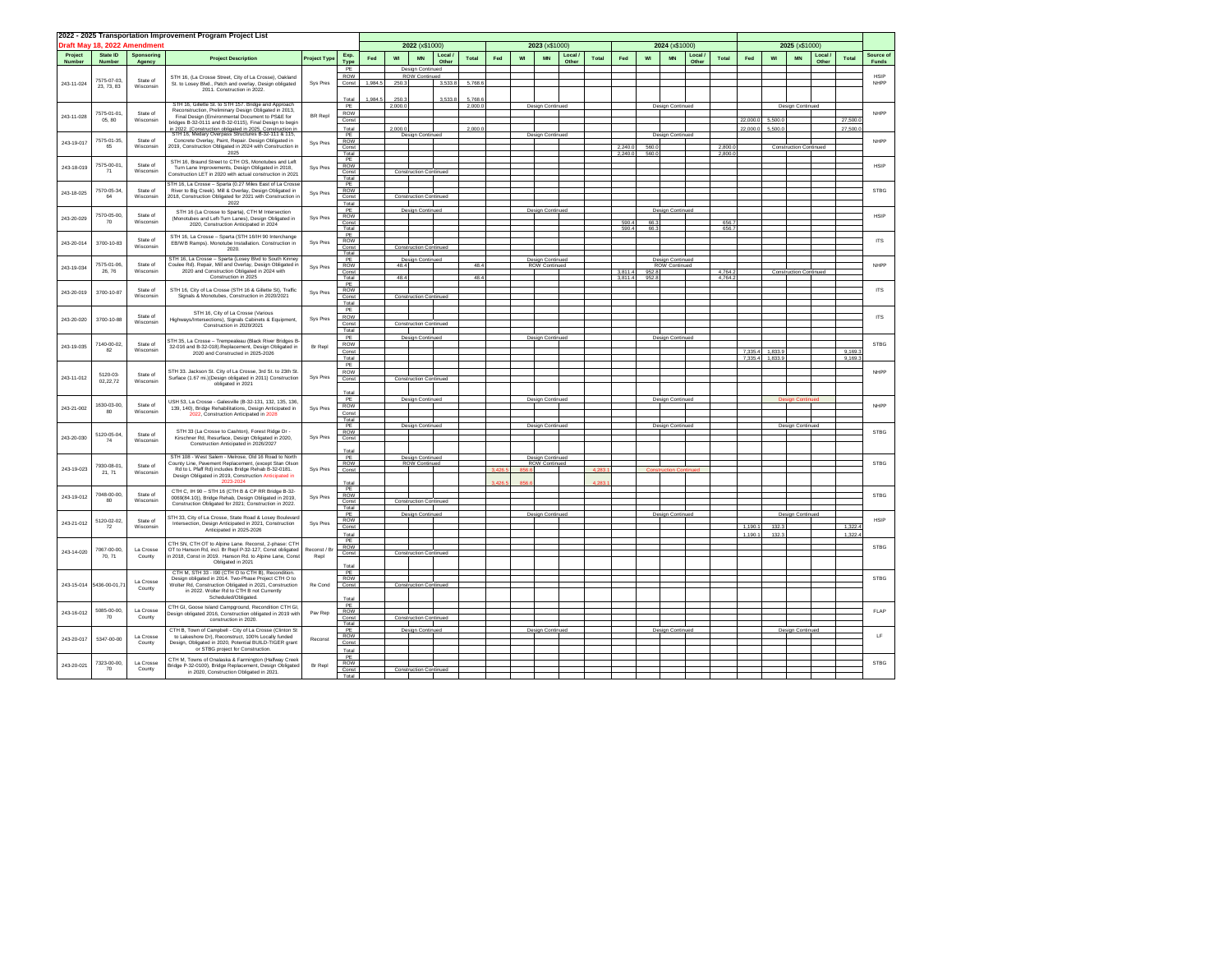|            |                              |                       | 2022 - 2025 Transportation Improvement Program Project List                                                        |                                                                                                                  |                                                  |                  |                 |                                  |                |                |                    |    |                                              |                       |                 |     |    |                               |       |                |     |    |                               |       |       |                                                                              |             |             |  |  |             |
|------------|------------------------------|-----------------------|--------------------------------------------------------------------------------------------------------------------|------------------------------------------------------------------------------------------------------------------|--------------------------------------------------|------------------|-----------------|----------------------------------|----------------|----------------|--------------------|----|----------------------------------------------|-----------------------|-----------------|-----|----|-------------------------------|-------|----------------|-----|----|-------------------------------|-------|-------|------------------------------------------------------------------------------|-------------|-------------|--|--|-------------|
|            | Draft May 18, 2022 Amendment |                       |                                                                                                                    |                                                                                                                  | 2022 (x\$1000)                                   |                  |                 |                                  |                | 2023 (x\$1000) |                    |    |                                              |                       | 2024 (x\$1000)  |     |    |                               |       | 2025 (x\$1000) |     |    |                               |       |       |                                                                              |             |             |  |  |             |
| Project    | State ID                     | Sponsoring            |                                                                                                                    |                                                                                                                  | Exp                                              |                  |                 |                                  | Local          |                |                    |    |                                              | Local                 |                 |     |    |                               | Local |                |     |    |                               | Local |       | Source of                                                                    |             |             |  |  |             |
| Number     | Number                       | Agency                | <b>Project Description</b>                                                                                         | <b>Project Type</b>                                                                                              | Type                                             | Fed              | WI              | MN                               | Other          | Total          | Fed                | WI | $\textsf{MN}$                                | Other                 | Total           | Fed | WI | $\texttt{MN}$                 | Other | Total          | Fed | WI | $\texttt{MN}$                 | Other | Total | Funds                                                                        |             |             |  |  |             |
| 243-20-022 | 7049-00-00.                  | La Crosse             | CTH D, Towns of Onalaska & Farmington (Halfway Creek                                                               | Br Reol                                                                                                          | PE<br>ROW                                        |                  |                 | <b>Designed Continued</b>        |                |                |                    |    |                                              |                       |                 |     |    |                               |       |                |     |    |                               |       |       | STBG                                                                         |             |             |  |  |             |
|            | 70                           | County                | Bridge P-32-0055), Bridge Replacement, Design Obligate                                                             |                                                                                                                  | Const                                            | 459.5            |                 |                                  | 273.0          | 732.           |                    |    |                                              |                       |                 |     |    |                               |       |                |     |    |                               |       |       |                                                                              |             |             |  |  |             |
|            |                              |                       | CTH M, STH 16 - CTH S (La Crosse River Bridge B-32                                                                 |                                                                                                                  | Total<br>PE                                      | 459.5            |                 | Desian Conti                     | 273.0          | 732.           |                    |    | Desian Contin                                |                       |                 |     |    |                               |       |                |     |    |                               |       |       |                                                                              |             |             |  |  |             |
| 243-20-023 | 7323-00-01<br>71             | La Crosse<br>County   | 0004). Bridge Replacement. Design Obligated in 2021.<br>with Construction Obligated in 2023 (Actual Construction   | Br Reol                                                                                                          | ROW                                              |                  |                 |                                  |                |                |                    |    |                                              |                       |                 |     |    |                               |       |                |     |    |                               |       |       | <b>STBG</b>                                                                  |             |             |  |  |             |
|            |                              |                       | in 2024).                                                                                                          |                                                                                                                  | Const<br>Total                                   |                  |                 |                                  |                |                | 2.090.7<br>2,090.7 |    |                                              | 986.9<br>986.9        | 3.077<br>3,077. |     |    | tion Continu                  |       |                |     |    |                               |       |       |                                                                              |             |             |  |  |             |
|            |                              |                       | East Avenue, City of Onalaska, Riders Club Road                                                                    |                                                                                                                  | PE<br><b>ROW</b>                                 |                  |                 | Design Continued                 |                |                |                    |    | Design Continued                             |                       |                 |     |    |                               |       |                |     |    |                               |       |       | <b>HSIP</b>                                                                  |             |             |  |  |             |
| 243-21-013 | 5991-02-61<br>62             | City of<br>Onalaska   | Intersection, Design Obligated in 2021, Construction                                                               | Sys Pres                                                                                                         | Const                                            |                  |                 |                                  |                |                | 286.6              |    |                                              | 45.6                  | 332             |     |    |                               |       |                |     |    |                               |       |       |                                                                              |             |             |  |  |             |
|            |                              |                       | Obligated in 2023                                                                                                  |                                                                                                                  | Total                                            |                  |                 |                                  |                |                | 286.6              |    |                                              | 45.                   | 332             |     |    |                               |       |                |     |    |                               |       |       |                                                                              |             |             |  |  |             |
|            |                              |                       |                                                                                                                    |                                                                                                                  | ROW                                              |                  |                 |                                  |                |                |                    |    |                                              |                       |                 |     |    |                               |       |                |     |    |                               |       |       | <b>MSIS</b>                                                                  |             |             |  |  |             |
| 243-22-022 |                              | City of<br>Onalaska   | Theater Road, STH 16 to Midwest Drive, Design Obligate<br>in 2022, Construction Anticipated in 2024                | Reconsti                                                                                                         |                                                  |                  |                 |                                  |                |                |                    |    |                                              |                       |                 |     |    |                               |       |                |     |    |                               |       |       |                                                                              |             |             |  |  |             |
|            |                              |                       |                                                                                                                    |                                                                                                                  |                                                  |                  |                 |                                  |                |                |                    |    |                                              |                       |                 |     |    |                               |       |                |     |    |                               |       |       |                                                                              |             |             |  |  |             |
| 243-22-023 | 5991-02-67                   | City of               | Midwest Drive, Theater Road to Main Street, Reconstruc                                                             | Reconst                                                                                                          | <b>ROW</b>                                       |                  |                 |                                  |                |                |                    |    |                                              |                       |                 |     |    |                               |       |                |     |    |                               |       |       | <b>STBG</b>                                                                  |             |             |  |  |             |
|            | 68                           | Onalaska              | Design Anticipated in 2022. Construction Anticipated in<br>2024-2025                                               |                                                                                                                  |                                                  |                  |                 |                                  |                |                |                    |    |                                              |                       |                 |     |    |                               |       |                |     |    |                               |       |       |                                                                              |             |             |  |  |             |
|            |                              |                       | 6th Street, Cass Street to State Street, Reconstruct,                                                              |                                                                                                                  | Tota                                             |                  |                 |                                  |                |                |                    |    |                                              |                       |                 |     |    |                               | 187   |                |     |    |                               |       |       |                                                                              |             |             |  |  |             |
| 243-22-024 | 5991-07-60<br>61             | City of La<br>Crosse  | Design Anticipated in 2022, Construction Anticipated in                                                            |                                                                                                                  | <b>ROW</b>                                       |                  |                 |                                  |                |                |                    |    |                                              |                       |                 |     |    |                               |       |                |     |    |                               |       |       | <b>STBG</b>                                                                  |             |             |  |  |             |
|            |                              |                       | 2025                                                                                                               |                                                                                                                  |                                                  |                  |                 |                                  |                |                |                    |    |                                              |                       |                 |     |    |                               |       |                |     |    |                               |       |       |                                                                              |             |             |  |  |             |
| 243-19-024 | 5991-07-42                   | City of La            | Gillette St, Caledonia St to STH 35/George St,<br>Reconstruct, Design Obligated in 2019, Construction              | Reconst                                                                                                          | PF<br>ROW                                        |                  |                 |                                  |                |                |                    |    |                                              |                       |                 |     |    |                               |       |                |     |    |                               |       |       | <b>STBG</b>                                                                  |             |             |  |  |             |
|            | 43.44                        | Crosse                | Obligated in 2021, with Construction in 2021                                                                       |                                                                                                                  | Const                                            |                  |                 | <b>Construction Continued</b>    |                |                |                    |    |                                              |                       |                 |     |    |                               |       |                |     |    |                               |       |       |                                                                              |             |             |  |  |             |
|            |                              |                       | Green Bay St. East Ave to S 22nd St. Reconstruct. Design                                                           |                                                                                                                  | Total<br>PE                                      |                  |                 |                                  |                |                |                    |    |                                              |                       |                 |     |    |                               |       |                |     |    |                               |       |       |                                                                              |             |             |  |  |             |
| 243-19-025 | 5991-07-36<br>37, 38         | City of La            | Obligated in 2019, Construction Obligated in 2021, with                                                            | Reconst                                                                                                          | ROW                                              |                  |                 |                                  |                |                |                    |    |                                              |                       |                 |     |    |                               |       |                |     |    |                               |       |       | <b>STBG</b>                                                                  |             |             |  |  |             |
|            |                              | Crosse                | Construction in 2022.                                                                                              |                                                                                                                  | Const<br>Total                                   |                  |                 | <b>Construction Continued</b>    |                |                |                    |    |                                              |                       |                 |     |    |                               |       |                |     |    |                               |       |       |                                                                              |             |             |  |  |             |
|            | 1641-03-04                   | City of La            | Various Intersection Improvements USH 14, STH 16, ST<br>33. Left Turn Lanes/Monotubes, Design Obligated in 2019    |                                                                                                                  | PE<br>ROW                                        |                  |                 | Design Continued<br>ROW Continue |                |                |                    |    |                                              |                       |                 |     |    |                               |       |                |     |    |                               |       |       | <b>HSIP</b>                                                                  |             |             |  |  |             |
| 243-19-026 | 25                           | Crosse                | (see 1641-03-75, 5120-02-70, 7575-07-70 for                                                                        | Sys Pres                                                                                                         | Const                                            |                  |                 |                                  |                |                |                    |    |                                              |                       |                 |     |    |                               |       |                |     |    |                               |       |       |                                                                              |             |             |  |  |             |
|            |                              |                       | Construction).<br>USH 14/61, Mormon Coulee Rd/Broadview PI Intersection                                            |                                                                                                                  | Total<br>PE                                      |                  |                 |                                  |                |                |                    |    |                                              |                       |                 |     |    |                               |       |                |     |    |                               |       |       |                                                                              |             |             |  |  |             |
| 243-19-027 | 1641-03-75                   | City of La            | Left Turn Lanes/Monotubes, Design Obligated in 2019                                                                | Sys Pres                                                                                                         | ROW                                              |                  |                 |                                  |                |                |                    |    |                                              |                       |                 |     |    |                               |       |                |     |    |                               |       |       | <b>HSIP</b>                                                                  |             |             |  |  |             |
|            |                              | Crosse                | (see 1641-03-04), Construction Obligated in 2021.                                                                  |                                                                                                                  | Const<br>Total                                   |                  |                 | <b>Construction Continued</b>    |                |                |                    |    |                                              |                       |                 |     |    |                               |       |                |     |    |                               |       |       |                                                                              |             |             |  |  |             |
|            |                              | City of La            | STH 33/35, West Ave/Jackson St Intersection, Left Turn                                                             |                                                                                                                  | PE                                               |                  |                 |                                  |                |                |                    |    |                                              |                       |                 |     |    |                               |       |                |     |    |                               |       |       |                                                                              |             |             |  |  |             |
| 243-19-028 | 5120-02-70                   | Crosse                | 04), Construction Obligated in 2021.                                                                               | anes/Monotubes, Design Obligated in 2019 (see 1641-03                                                            |                                                  |                  |                 |                                  | Sys Pres       | ROW<br>Const   |                    |    | <b>Construction Continued</b>                |                       |                 |     |    |                               |       |                |     |    |                               |       |       |                                                                              |             |             |  |  | <b>HSIP</b> |
|            |                              |                       |                                                                                                                    |                                                                                                                  |                                                  |                  |                 | Total                            |                |                |                    |    |                                              |                       |                 |     |    |                               |       |                |     |    |                               |       |       |                                                                              |             |             |  |  |             |
| 243-19-029 | 7575-07-70                   | City of La            | STH 16/35, West Ave/La Crosse St Intersection, Left Tur<br>anes/Monotubes, Design Obligated in 2019 (see 1641-03   | Sys Pres                                                                                                         | PE<br><b>ROW</b>                                 |                  |                 |                                  |                |                |                    |    |                                              |                       |                 |     |    |                               |       |                |     |    |                               |       |       | <b>HSIP</b>                                                                  |             |             |  |  |             |
|            |                              | Crosse                | 04), Construction Obligated in 2022.                                                                               |                                                                                                                  | Const<br>Total                                   | 432.<br>432.     |                 |                                  | 139.8<br>139.8 | 572.<br>572    |                    |    |                                              |                       |                 |     |    |                               |       |                |     |    |                               |       |       |                                                                              |             |             |  |  |             |
|            |                              |                       | STH 35. West Ave/King St & West Ave/Badger St                                                                      |                                                                                                                  | PE                                               |                  |                 |                                  |                |                |                    |    |                                              |                       |                 |     |    |                               |       |                |     |    |                               |       |       |                                                                              |             |             |  |  |             |
| 243-19-030 | 5220-04-04<br>24, 74         | City of La<br>Crosse  | Intersections, Close Medians & Add Crosswalks, Design                                                              | Sys Pres                                                                                                         | ROW                                              |                  |                 |                                  |                |                |                    |    |                                              |                       |                 |     |    |                               |       |                |     |    |                               |       |       | <b>HSIP</b>                                                                  |             |             |  |  |             |
|            |                              |                       | Obligated in 2020, Construction in 2021.                                                                           |                                                                                                                  | Const<br>Total                                   |                  |                 | Construction Cor                 |                |                |                    |    |                                              |                       |                 |     |    |                               |       |                |     |    |                               |       |       |                                                                              |             |             |  |  |             |
|            | 991-00-21                    | ge of We              |                                                                                                                    | City Loop Drive, East Jefferson Street to Neshonoc Road<br>Resurfacing, Design Anticipated in 2022, Construction |                                                  | <b>ROV</b>       |                 |                                  |                |                |                    |    |                                              |                       |                 |     |    |                               |       |                |     |    |                               |       |       |                                                                              | <b>STBG</b> |             |  |  |             |
| 243-22-02  | 22                           | Salem                 | Anticipated in 2024-2025                                                                                           |                                                                                                                  |                                                  |                  | <b>Sys Pres</b> |                                  |                |                |                    |    |                                              |                       |                 |     |    |                               |       |                |     |    |                               |       |       |                                                                              |             |             |  |  |             |
|            |                              |                       |                                                                                                                    |                                                                                                                  |                                                  |                  |                 |                                  |                |                |                    |    |                                              |                       |                 |     |    |                               |       |                |     |    |                               |       |       |                                                                              |             |             |  |  |             |
| 243-22-026 | 5991-00-25                   | age of Wes            | Resurface, Design Anticipated in 2022, Construction<br>Anticipated in 2023-2024                                    |                                                                                                                  | Mark Street, East Garland Street to East Avenue. | <b>Sys Pres</b>  | ROV             |                                  |                |                |                    |    |                                              |                       |                 |     |    |                               |       |                |     |    |                               |       |       |                                                                              |             | <b>STBG</b> |  |  |             |
|            | -26                          |                       |                                                                                                                    |                                                                                                                  |                                                  |                  |                 |                                  |                |                |                    |    |                                              |                       |                 |     |    |                               |       |                |     |    |                               |       |       |                                                                              |             |             |  |  |             |
|            |                              | State of              | Various Highways, Vernon County Bridges - Approach                                                                 |                                                                                                                  | PE                                               |                  |                 |                                  |                |                |                    |    |                                              |                       |                 |     |    |                               |       |                |     |    |                               |       |       |                                                                              |             |             |  |  |             |
| 243-21-014 | 1062-08-80                   | Wisconsin             | Slab Repair, Construction Obligated in 2021, Construction<br>in 2022                                               | Sys Pres                                                                                                         | ROW<br>Const                                     |                  |                 | <b>Construction Continued</b>    |                |                |                    |    |                                              |                       |                 |     |    |                               |       |                |     |    |                               |       |       | SF                                                                           |             |             |  |  |             |
|            |                              |                       |                                                                                                                    |                                                                                                                  | Total<br>PE                                      |                  |                 |                                  |                |                |                    |    |                                              |                       |                 |     |    |                               |       |                |     |    |                               |       |       |                                                                              |             |             |  |  |             |
| 243-21-015 | 1032-08-80                   | State of              | Various Highways, La Crosse County Bridges - Approach<br>Slab Repair, Construction Obligated in 2021, Construction | Sys Pres                                                                                                         | ROW                                              |                  |                 |                                  |                |                |                    |    |                                              |                       |                 |     |    |                               |       |                |     |    |                               |       |       |                                                                              |             |             |  |  |             |
|            |                              | Wisconsin             | in 2022                                                                                                            |                                                                                                                  | Const<br>Total                                   |                  |                 | <b>Construction Continued</b>    |                |                |                    |    |                                              |                       |                 |     |    |                               |       |                |     |    |                               |       |       | SF                                                                           |             |             |  |  |             |
|            |                              |                       |                                                                                                                    |                                                                                                                  | PE                                               |                  |                 | Design Continued                 |                |                |                    |    | Design Continued                             |                       |                 |     |    | Design Continued              |       |                |     |    | Design Continued              |       |       |                                                                              |             |             |  |  |             |
| 243-21-016 | 5436-00-06                   | La Crosse<br>County   | CTH M, CTH I - CTH O, Reconstruct. Design Anticipated<br>in 2021. Construction not Currently Scheduled/Obligated   | Reconst                                                                                                          | ROW                                              |                  |                 |                                  |                |                |                    |    |                                              |                       |                 |     |    |                               |       |                |     |    |                               |       |       |                                                                              |             |             |  |  |             |
|            |                              |                       |                                                                                                                    |                                                                                                                  | Const<br>Total                                   |                  |                 |                                  |                |                |                    |    |                                              |                       |                 |     |    |                               |       |                |     |    |                               |       |       | $\mathsf{LF}% _{0}\left( t\right) \rightarrow\mathsf{LF}_{0}\left( t\right)$ |             |             |  |  |             |
|            |                              |                       |                                                                                                                    |                                                                                                                  | PE                                               |                  |                 | Design Continued                 |                |                |                    |    | Design Continued                             |                       |                 |     |    | Design Continued              |       |                |     |    | Design Continuer              |       |       |                                                                              |             |             |  |  |             |
| 243-21-017 | 5436-00-07                   | La Crosse             | CTH M. CTH I - CTH YY. Bridge Replacement of B-32-<br>007. Design Anticipated in 2021. Construction not            | Br Repl                                                                                                          | ROW                                              |                  |                 |                                  |                |                |                    |    |                                              |                       |                 |     |    |                               |       |                |     |    |                               |       |       |                                                                              |             |             |  |  |             |
|            |                              | County                | Currently Scheduled/Obligated                                                                                      |                                                                                                                  | Const                                            |                  |                 |                                  |                |                |                    |    |                                              |                       |                 |     |    |                               |       |                |     |    |                               |       |       | LF                                                                           |             |             |  |  |             |
|            |                              |                       | Mohican Trail, Town of Onalaska, Bridge Replacement of                                                             |                                                                                                                  | Total<br>PE                                      |                  |                 | Design Conti                     |                |                |                    |    | Design Continue                              |                       |                 |     |    |                               |       |                |     |    |                               |       |       |                                                                              |             |             |  |  |             |
| 243-21-018 | 7272-00-02,<br>72            | La Crosse<br>County   | P-32-923, Design Obligated in 2021, Construction                                                                   | Br Repl                                                                                                          | ROW<br>Const                                     |                  |                 |                                  |                |                |                    |    |                                              |                       |                 |     |    |                               |       |                |     |    |                               |       |       | <b>STBG</b>                                                                  |             |             |  |  |             |
|            |                              |                       | Anticipated in 2024-2025                                                                                           |                                                                                                                  | Total                                            |                  |                 |                                  |                |                |                    |    |                                              |                       |                 |     |    |                               |       |                |     |    |                               |       |       |                                                                              |             |             |  |  |             |
| 243-22-027 | 5346-00-01                   | La Crosse             | Drogseth Road, Town of Barre, Bostwick Creek Bridge<br>Replacement P-32-903 (new B-32-231), Design                 | <b>Br</b> Reol                                                                                                   | <b>ROV</b>                                       |                  |                 |                                  |                |                |                    |    |                                              |                       |                 |     |    |                               |       |                |     |    |                               |       |       |                                                                              |             |             |  |  |             |
|            | 71                           | County                | Anticipated in 2022. Construction Anticipated in 2024                                                              |                                                                                                                  |                                                  |                  |                 |                                  |                |                |                    |    |                                              |                       |                 |     |    |                               |       |                |     |    |                               |       |       | <b>STBG</b>                                                                  |             |             |  |  |             |
|            |                              |                       | Various Highways, City of La Crosse (Various                                                                       |                                                                                                                  | PE                                               |                  |                 |                                  |                |                |                    |    |                                              |                       |                 |     |    |                               |       |                |     |    |                               |       |       |                                                                              |             |             |  |  |             |
| 243-21-019 | 3700-10-89                   | State of<br>Wisconsin | Highways/Intersections), Signals Cabinets & Equipment,                                                             | Sys Pres                                                                                                         | ROW                                              |                  |                 |                                  |                |                |                    |    |                                              |                       |                 |     |    |                               |       |                |     |    |                               |       |       | <b>ITS</b>                                                                   |             |             |  |  |             |
|            |                              |                       | Construction in 2021/2022/2023                                                                                     |                                                                                                                  | Const<br>Total                                   |                  |                 | <b>Construction Continued</b>    |                |                |                    |    | <b>Construction Continued</b>                |                       |                 |     |    |                               |       |                |     |    |                               |       |       |                                                                              |             |             |  |  |             |
|            |                              | State of              | USH 53, La Crosse County Wide (IH 90 - STH 35)                                                                     |                                                                                                                  | PE<br><b>ROW</b>                                 |                  |                 |                                  |                |                |                    |    |                                              |                       |                 |     |    |                               |       |                |     |    |                               |       |       |                                                                              |             |             |  |  |             |
| 243-21-020 | 1630-00-81                   | Wisconsin             | Indges - Approach Slab Repair, Construction Obligated in<br>2021, Construction in 2022                             | Sys Pres                                                                                                         | Const                                            |                  |                 | <b>Construction Continued</b>    |                |                |                    |    |                                              |                       |                 |     |    |                               |       |                |     |    |                               |       |       | SF                                                                           |             |             |  |  |             |
|            |                              |                       | H 90, La Crosse - West Salem (Theater Road to CTH C)                                                               |                                                                                                                  | Total                                            | 585.             | 65.1            |                                  |                | 651.           |                    |    | Design Continue                              |                       |                 |     |    | Design Contin                 |       |                |     |    | Design Cont                   |       |       |                                                                              |             |             |  |  |             |
| 243-21-021 | 1071-01-02,<br>82            | State of<br>Wisconsin | Resurface & Deck Replacements (B-32-23, 24, & 27).                                                                 | Sys Pres                                                                                                         | ROW                                              |                  |                 |                                  |                |                |                    |    |                                              |                       |                 |     |    |                               |       |                |     |    |                               |       |       |                                                                              |             |             |  |  |             |
|            |                              |                       | Design Obligated in 2022, Construction Anticipated in<br>2026/2027                                                 |                                                                                                                  | Const<br>Total                                   | 585.9            | 65.1            |                                  |                | 651.           |                    |    |                                              |                       |                 |     |    |                               |       |                |     |    |                               |       |       | NHPF                                                                         |             |             |  |  |             |
|            | 1000-74-00<br>20, 40, 50, 51 | State of              | Railroad Crossing Improvement, TCMC Intercity<br>Passenger Rail Grant, La Crosse - St. Paul (2nd Round-            |                                                                                                                  | PE                                               | 2.089.2          | 320.3           | 1.072.4                          |                | 3.481.         |                    |    | <b>Design Continued</b>                      |                       |                 |     |    |                               |       |                |     |    |                               |       |       | Rail                                                                         |             |             |  |  |             |
| 243-21-022 | 52 53 54 55                  | Wisconsin             | trip). Design Obligated in 2022. ROW Obligated in 2022.                                                            | Rail                                                                                                             | ROW<br>Const                                     | 230.2<br>14.396. | 408.7           | 153.5<br>4.688.8 4.500.4         |                | 792.<br>23.586 | 15,083.7           |    | <b>ROW Continued</b><br>782.1 4.273.7 5.000. |                       | 25.139.         |     |    | <b>Construction Continued</b> |       |                |     |    | <b>Construction Continued</b> |       |       | Safety                                                                       |             |             |  |  |             |
|            | 6, 57, 70, 7                 |                       | Construction Obligated in 2022 (const. until 2026)                                                                 |                                                                                                                  | Total I<br>PF                                    | 16,716.3         | 5,417.8         | 5.726.3                          |                | 27,860.4       | 15,083.7           |    |                                              | 782.1 4,273.7 5,000.0 | 25,139.         |     |    |                               |       |                |     |    |                               |       |       |                                                                              |             |             |  |  |             |
| 243-21-023 | 5991-05-52                   | State of              | Town of Shelby, Losey Boulevard (BNSF RR Xing                                                                      | Rail                                                                                                             | ROW                                              |                  |                 |                                  |                |                |                    |    |                                              |                       |                 |     |    |                               |       |                |     |    |                               |       |       | Rail                                                                         |             |             |  |  |             |
|            |                              | Wisconsin             | 079827S), Signal Replacement, Construction in 2023                                                                 |                                                                                                                  | Const<br>Total                                   |                  |                 |                                  |                |                | 176.8<br>176.8     |    |                                              | 176.7<br>176.7        | 353.<br>353     |     |    |                               |       |                |     |    |                               |       |       | Safety                                                                       |             |             |  |  |             |
|            | 991-07-45                    |                       |                                                                                                                    |                                                                                                                  |                                                  |                  |                 |                                  |                |                |                    |    |                                              |                       |                 |     |    |                               |       |                |     |    |                               |       |       |                                                                              |             |             |  |  |             |
| 243-22-028 | 46                           | State of<br>Wisconsir | City of La Crosse, Sims Place (BNSF RR Xing 917431D)<br>Add Roadway Median/Misc, Construction in 2023              | Rail                                                                                                             | <b>ROW</b>                                       |                  |                 |                                  |                |                |                    |    |                                              |                       |                 |     |    |                               |       |                |     |    |                               |       |       | Rail<br>Safety                                                               |             |             |  |  |             |
|            |                              |                       |                                                                                                                    |                                                                                                                  |                                                  |                  |                 |                                  |                |                |                    |    |                                              |                       |                 |     |    |                               |       |                |     |    |                               |       |       |                                                                              |             |             |  |  |             |
| 243-22-020 | 5991-05-53                   | State of              | City of La Crosse, Sims Place (BNSF RR Xing 917431D).<br><b>Railroad Opera</b>                                     | Rail                                                                                                             | PE<br>ROW                                        |                  |                 |                                  |                |                |                    |    |                                              |                       |                 |     |    |                               |       |                |     |    |                               |       |       | Rail                                                                         |             |             |  |  |             |
|            |                              | Wisconsin             | Construction in 2023                                                                                               |                                                                                                                  | Const<br>Total                                   |                  |                 |                                  |                |                | 151.5<br>151.      |    |                                              | 151.5<br>151.         | 303             |     |    |                               |       |                |     |    |                               |       |       | Safety                                                                       |             |             |  |  |             |